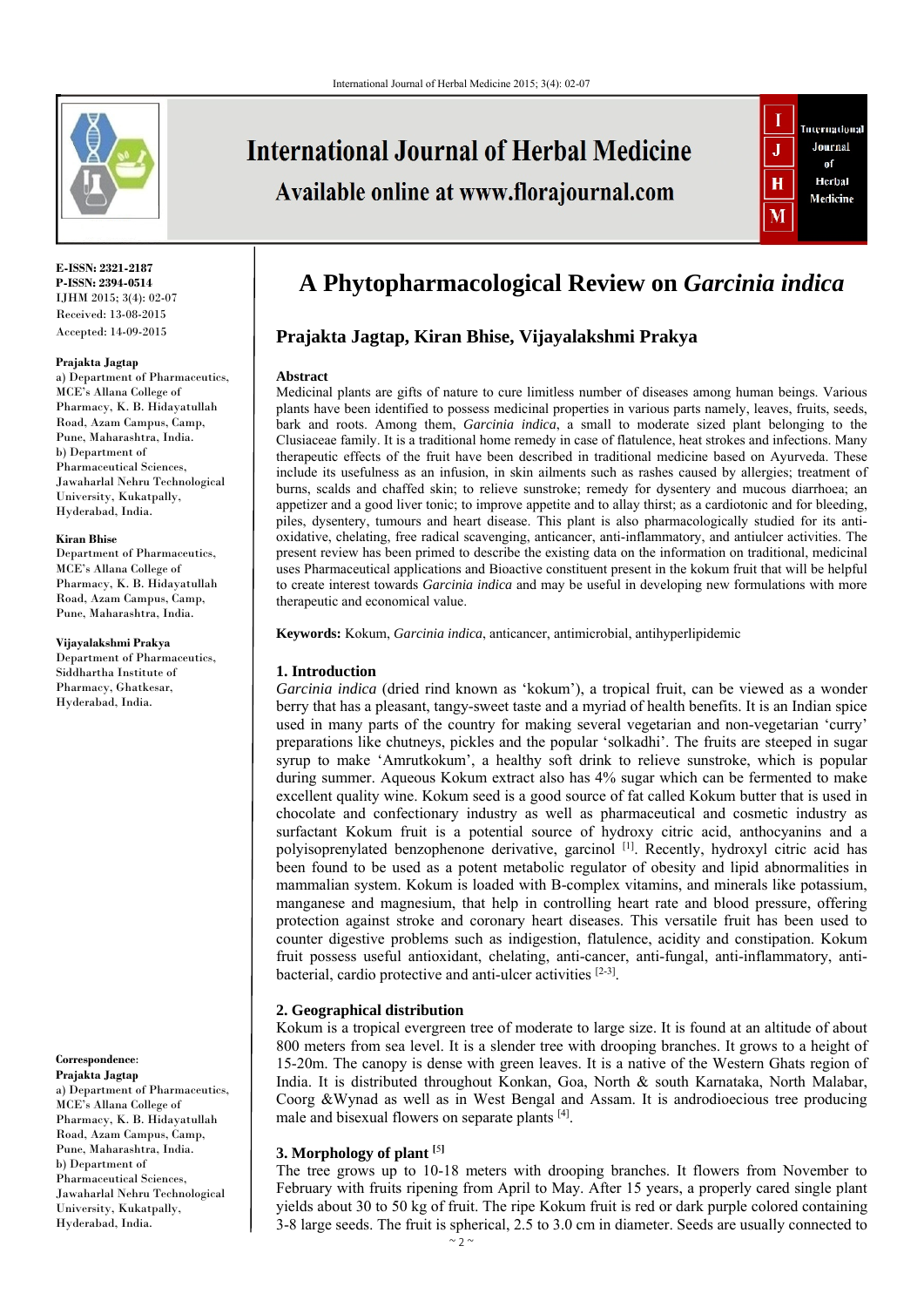The rind by tissue and embedded in a red acidic pulp. High content of malic acid and little amounts of tartaric and citric acids give pleasant tart taste to the fruit. At present, India produces 10,200 metric tons of Kokum with productivity of 8.5 tons/ha. Because of the sweetish acidic taste and its typical flavor. Different products like dried ripe Kokum rind (Amsul), Kokum syrup are made from the fruit and rind. The normal shelf life of fresh fruit is about 5 days at room temperature. Kokum fruits have longer shelf life at low temperatures. Traditionally, the fruit rinds are sun dried to reduce water activity and increase shelf-life.

#### **4. Composition of fruit**

Garcinia is a rich source of active compounds including garcinol, xanthochymol, isoxanthochymol and Hydroxycitric acid. These are flavonoids, benzophenones, xanthones, lactones and phenolic acids [6]. The fruits contain citric acid, acetic acid, malic acid, ascorbic acid, hydroxycitric acid and garcinol. The major constituent of Kokum rind is garcinol, a polyisoprenylated benzophenones, isogarcinol and camboginol. Garcim-1, Garcim-2 and cambogin are the chief oxidative products of garcinol, along with isogarcinol, gambogic acid, mangostin, clusianone, macurin, oblongifolin (A, B, C), guttiferone (I, J, K, M, N). Kokum fruit is naturally very acidic with a pH between 1.5 to 2.0. The rind of ripe Kokum fruits consists of hydroxyacetic acid and hydroxycitric acid. It also contains 2.4% pigment as a mixture of two anthocyanins namely, cyanidin-3-sambubioside and cyanidin-3-glucoside in the ratio 4:1. Studies have shown that the fresh rind of Kokum contains 80% moisture, 2% protein, 2.8% tannin, 5% pectin, 14% crude fiber, 4.1% total sugars, 1.4% fat, 2.4% pigment, 22% hydroxycitric acid, 0.06% ascorbic acid7 . Kokum leaves are reported to contain L-leucine, 75% moisture, protein 2.3g, fat 0.5g, fiber 1.24g, carbohydrates 17.2g, iron 15.14mg, calcium 250mg, ascorbic acid 10mg and oxalic acid 18.10mg per 100g. Hydroxycitric acid lactone and citric acid are present in leaves and rinds in minor quantities [7]. Kokum seeds are rich in glycerides of stearic acid (55%), oleic acid (40%), palmitic acid (3%), linoleic acid (1.5%), hydroxyl capric acid (10%) and myristic acid (0.5%).Kokum seed contains about 25% edible fat commonly known as Kokum butter. It is extracted mostly by crushing seeds, boiling them in water and removing fat from top orby churning the seeds in water. Sometimes it is also separated by solvent extraction. It is used as edible fat or adulterant of ghee. Crude Kokum butter is yellowish, while when refined, it is white in colour. Refined Kokum butter is comparable with high quality hydrogenated fats. Free fatty acids are present up to 7.2% of total Kokum butter <sup>[8]</sup>. It is an excellent emollient used by the cosmetic industry for preparations of lotions, creams, lip-balms and soaps. It has relatively high melting point and is considered as one of the most stable exotic butter which does not need any refrigeration.

#### **4.1 Nutraceuticals properties of Kokum**

Kokum contains two major active compounds with nutraceuticals properties namely garcinol and hydroxyl citric acid. Both of these compounds are present in the rinds of Kokum. They play beneficial role in human health since they have anti-cancer and anti-obesity properties [9].

#### **4.2 Garcinol**

Garcinol is a yellow colored, fat soluble pigment found in the rinds of Kokum at level of 2-3%. In fact all Garcinia species have some amount of garcinol [10-12]. Garcinol can be separated from the fruit rinds by ethanol or hexane extraction. Garcinol has been studied for its anti-cancer, anti-ulcer, anti-oxidative and antiglycation activity. The antioxidant activity of Kokum syrup, aqueous and boiled extract has been measured by various techniques such as ORAC, FRAP, ABTS etc. and it is shown that these preparations have very good antioxidant potential due to presence of garcinol and anthocyanins. Garcinol also showed antimicrobial activity against *Staphylococcus aureus* which was comparable to traditional antibiotic Vancomycin. Yoshida and coworkers reported garcinol fortified diet decreases the incidence of tongue neoplasms and pre-neoplasms [13]. It also induces apoptosis through the activation of caspases and thus works as antitumor agent. There are numerous reported mechanisms through which garcinol acts as antioxidant, anti-inflammatory or anticancer agent as explained above.

#### **4.3 Hydroxy citric acid**

Hydroxy citric acid (HCA) is a major acid found in Kokum. HCA is also found in other Garcinia species such as *G. cambogia, G. atroviridis* [14]*.* Kokum can contain up to 23% of HCA on dry basis. The major part is found in leaves and rinds as HCA and some quantity is present as HCA lactone. HCA which is also called as Garcinia acid can be separated from rinds by thermal as well as non thermal methods. HCA has been separated as sodium salt by combination of aqueous NaOH and methanol extraction and then neutralizing with HCl. Acetone is used to obtain pure crystals of HCA. HCA has also been separated by a thermal method in which HCA is extracted with deionized water and then concentrated by membrane distillation with hydrophobic polypropylene membrane. This method being non thermal avoids degradation of HCA and also HCA lactone formation. HCA, in some cases, has been observed to stimulate fatty acid synthesis. HCA inhibits lipogenesis only when cytoplasmic acetyl-CoA is produced by citrate cleavage enzyme otherwise if the alternate source of acetyl-CoA is available, for activate fatty acid synthesis [15]. Since HCA regulates the ATP-citrate lyase enzyme and thus citrate cleavage reaction it acts as an antiobesity agent. Due to its regulatory effect it is also known as weight controlling agent. HCA can be used to increase activity of carnitine palmitoyl transferase (CPT 1). CPT 1 is a rate limiting factor in fat burning and thus weight loss.

#### **4.4 Anthocyanins**

The two major anthocyanin pigments found in Kokum are characterized ascyanidin-3-glucoside and cyanidin-3 sambubioside. They have been identified by thin layer chromatography as well as HPLC, mass and NMR spectroscopy [16]. Anthocyanins constitute approximately 2.4% of the total fruit biomass. These pigments can scavenge free radicals and are water soluble. They can be extracted from the fruit rind by hydraulic press using 1% acidified water as a solvent [17]. The monomeric anthocyanins in Kokum can be measured using pH differential method. Anthocyanins have been shown to possess strong antioxidant activity. Given their wide distribution in nature, daily intake of anthocyanins is 25 to 215 mg/person depending upon gender and age  $[18]$ . Anthocyanins prevent ascorbic acid oxidation, scavenge free radicals, show inhibitory effects against oxidative enzymes and reduce the risk of cancer and heart diseases [19]. The 3' and 4'-OH in B-ring determine radical scavenging capacity with a saturated 2, 3-double bond. Different glycosylation and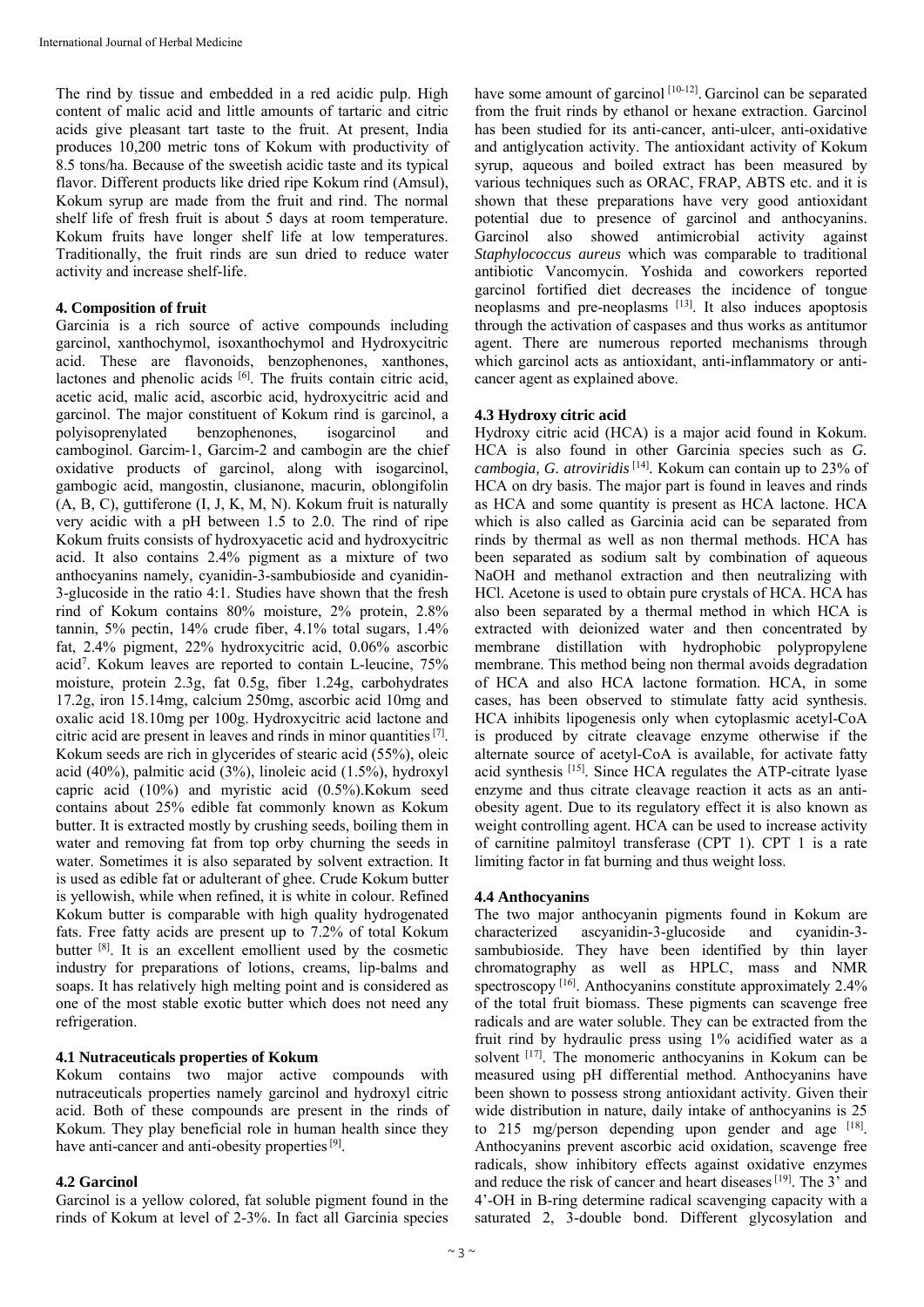hydroxylation positions determine their potential as an antioxidant [20]. With increase in hydroxyl groups in B ring, antioxidant activity increases. Corresponding aglycones have weaker activities. Anthocyanins are better agents against lipid peroxidation than  $\alpha$ -tocopherol. They also have scavenging properties against-OH and Oxygen. Bioflavonoids such as leucoanthocyanidins, catechins, flavonols, along with anthocyanins such as cyanidin-3-glucoside have shown activity to improve permeability and strength of capillaries, to accelerate the ethanol metabolism and to reduce inflammations and edematic reactions [21].



#### **5. Pharmacological and biological properties 5.1 Antioxidant and Hepatoprotective activity**

Deore *et al*. studied antioxidant and hepatoprotective effect of aqueous and ethanolic extract of *Garcinia indica* Linn fruit rind on carbon tetrachloride (1.5 ml/kg) induced liver toxicity on Wistar albino rats [22]. The degree of liver protection was measured by using biochemical parameters such as aspartate transaminase (AST), alanine transaminase (ALT), alkaline phosphatase (ALKP) and serum bilirubin (SBRN). Whereas antioxidant effect was determine by using biochemical parameters like sulphoxide dismutase (SOD), glutathione (GSH), lipid peroxidation (LPO) and catalase (CAT). Gogoi *et al*. evaluated methanolic fruit rind extract of *Garcinia indica* fruit rind for determination of free radical inhibition property and total phenolic content [23]. Selvi reported the free radical scavenging property of chloroform extract of kokum rind by using DPPH assay and β-carotene linoleate assay. Marketed concentrated syrup, cold and hot aqueous extract of kokum also exhibited free radical scavenging activity [24]. Methanolic extract of kokum fruit showed potent antioxidant activities comparable to standard ascorbic acid [25-26]. Garcinol was found to have superoxide anion scavenging activity in phenazine methosulphate/ NADH nitroblue tetrazolium system [27].

#### **5.2 Anti-neoplastic activity**

*Garcinia indica* fruit rind extract exhibited dose dependent cytotoxic activity by inhibiting cultured Balb/c 3T3 mouse fibroblasts. Previous reports showed that garcinol elicited inhibitory effect on Azoxymethane (AOM) - induced colonic aberrant crypt foci (ACF). Moreover, garcinol also improved liver glutathione-S-transferase and Quinone reductase levels, reflecting hastening of detoxification mechanisms. Garcinol showed significant suppression in 4-NQO induced oral carcinogenesis. It also diminishes tongue carcinoma. Garcinol prevented DNA damage, by scavenging the hydroxyl radical and inhibit carcinogenesis. Furthermore, garcinol and its derivatives, cambogin, garcim-1, and garcim-2 showed potent growth-inhibitory effects on the neoplastic colon cancer cells, as well as in normal immortalized intestinal cells. Antiproliferative effects of garcinol was elicited in HeLa cells, human colorectal cancer cell line, human leukemia HL-60 cells, human breast cancer cells, prostrate and pancreatic cancer cells [28-29]. Isogarcinol and xanthochymol induce

apoptosis through activation of caspase-3 in neoplastic cells. In vivo studies predicted reduction in number of non-malignant and malignant skin tumors per mouse in skin carcinogenesis model by Cyanidin-3-glucoside. Cyanidin-3-glucoside provided protection toCaco-2 colon cancer cells against the peroxyl radical (AAPH)-induced oxidative damage and reduce its cytotoxicity [30].

#### **5.3 Antimicrobial and Cytotoxic Effects**

Antimicrobial properties of *Garcinia indica* on certain microbes and cytotoxic properties of *Garcinia indica* on Balb/c 3T3 mouse fibroblasts. The minimum inhibitory concentrations of the water extract against bacteria were, 0.5mg/ml in *Escherichia coli*, 5mg/ml in both *Bacillus subtilis*  and *Enterobacter aerogenes* and 50mg/ml in *Staphylococcus aureus.* The minimum inhibitory concentrations against fungi were 50mg/ml for both *Candida albicans* and *Penicillium* sp. *Garcinia indica* fruit rind extract showed inhibitory effect on cultured 3T3 mouse fibroblasts. The cell concentration decreased with increasing concentration of the extract [31]. The *Garcinia indica* extract has both antifungal and antibacterial properties.

#### **5.4 Anti-fungal activity**

Varalakshmi and coworkers demonstrated antifungal activity of aqueous extract of kokum rind against candida albicans and penicillium sp [31]. Chloroform extract of kokum rind inhibited the growth of Aspergillus flavus and production of aflatoxin.

#### **5.5 Anti-bacterial activity**

 Hexane and benzene extracts of the rinds of kokum and its active constituent garcinol possess powerful anti-bacterial activity of its own. It also potentiated the effects of clarithromycin on H. Pylori<sup>[32]</sup>. Even the kokum leaf extract possesses inhibitory activity against pathogenic bacteria salmonella typhi, salmonella paratyphi A and Salmonella typhimurium. Aqueous extract of kokum rind is reported to have highest antibacterial activity against Bacillus subtilis, followed by Escherichia coli, Enterobacter aerogenes and Staphylococcus aureus. The phytoconstituents garcinol, isogarcinol and xanthochymol exhibited inhibitory effect on the growth of methicillin resistant S. Aureus.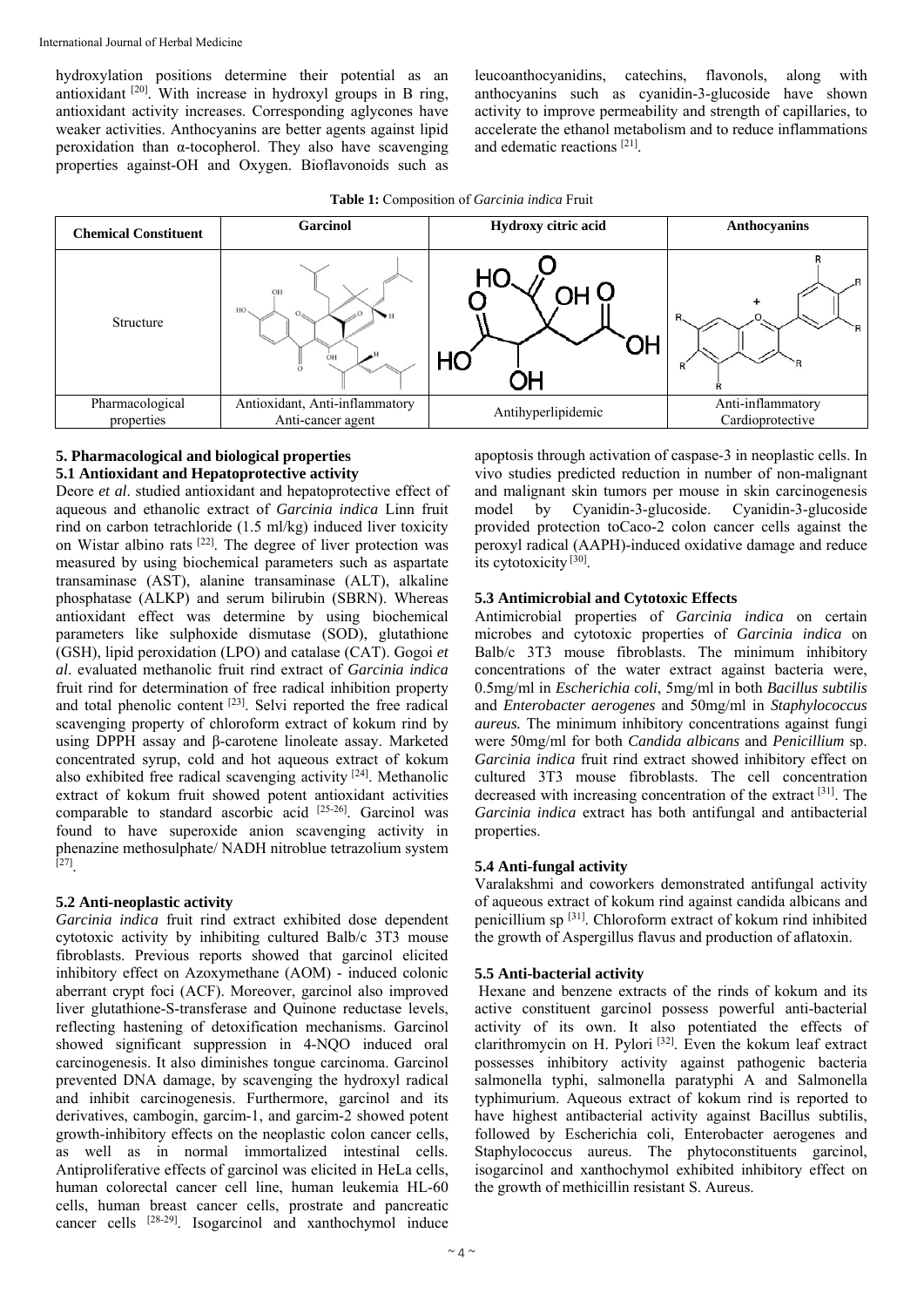#### **5.6 Anti-inflammatory activity**

Kokum rind aqueous and ethanolic extract was investigated for its anti-inflammatory potential, by using carrageenan induced paw edema model. Both the extracts showed powerful reduction in inflammation, in acute study. Moreover, significant reduction in lysosomal enzymes acid phosphate and alkaline phosphate confirms its anti-inflammatory activity [33].

#### **5.7 Anti-ulcer activity**

Deore *et al.* reported the ulcer protective effect of aqueous and ethanolic extract of *Garcinia indica* Linn fruit rind. The aqueous and ethanol extract of *Garcinia indica* Linn were investigated for ulcer protective activity against indomethacin induced ulcerogenesis and HCl/ethanol induced gastric lesion. Oral administration of the aqueous and ethanol extracts of *Garcinia indica* fruit rind at the dose 500 mg/kg provided significant  $(p<0.001)$  reduction of ulcer index in the HCl/ethanol and indomethacin induced gastric lesion rat models  $[34-35]$ 

#### **5.8 Anti- obesity activity**

Darji and his coworkers reported that the methanolic extract of the dried fruit of kokum showed remarkable antihyperlipidemic activity in rats, using cholesterol induced hyperlipidemic model. Significant decrease in total cholesterol, triglycerides, LDL-C, VLDL-C levels and increase in HDL-C  $^{[36]}$ . Many studies have shown that intake of hydroxycitric present in kokum reduces appetite, inhibits lipogenesis and reduces body weight. In vitro studies demonstrated increase in adipocytokine secretion and upregulation of adipocyte specific gene expression without activation of PPARγ on treatment of rat adipocytes with cyaniding 3-glucoside. Furthermore, in vivo studies also showed increase in gene expression of adiponectin in the white adipose tissue. Lipase inhibitory property and anti-obesity activity of isogarcinol was also shown  $\left[37\right]$ .

#### **5.9 Hypoglycemic activity**

The whole fruit extract of kokum significantly lowered fasting blood glucose levels in streptozotocin induced hyperglycemic rats in acute as well as chronic study. The acute administration of aqueous extract at 400 mg/kg significantly improved oral glucose tolerance, revealing its anti-hyperglycemic activity. Garcinol purified from *Garcinia indica* rind was reported to have potent glycation inhibiting activity, as it suppresses protein glycation in a bovine serum albumin/fructose system [38].

#### **5.10 Neuroprotective Effects**

Methanolic extract of kokum fruit exhibited significant neuroprotective potential against 6-OHDA, indicating its antiparkinson's activity in rats. Garcinol also reduced the expression of LPS induced anti-inflammatory mediators. iNOS and COX-2 and prevented nitric oxide accumulation in LPStreated astrocytes [39]. It was also found to have anticholinesterase property. Cyanidin-3-glucoside prevent the neurite outgrowth and the expression of neurofilament proteins demonstrating its neuroprotective potential.

#### **5.11 Antiageing activity**

Kokum pigments are useful in skin disorders for skin care due to its UV light absorbing properties. Kokum exhibits anti hyaluronidase and anti elastase activities which favours skin  $care^{[40]}$ 

| <b>Traditional uses of kokum</b> | <b>Plant Parts involved</b> |
|----------------------------------|-----------------------------|
| Digestive                        | Fruit                       |
| Anti-dysentery                   | Fruit, Rind and leaves      |
| Antacid                          | Kokum Rind and leaves       |
| Anti-diarrheal                   | Fruit, Rind and leaves      |
| Anti-piles                       | Fruit, Rind and leaves      |
| Anti-ulcer                       | Rind                        |
| Anti-colic                       | Rind and leaves             |
| Anti-obesity (Fruit)             | Fruit                       |
| Anthelmintic                     | Fruit                       |
| Anti-asthmatic                   | Fruit                       |
| Cardiotonic                      | Fruit                       |
| Hepatoprotective                 | Fruit                       |
| Anti-tumor                       | Fruit                       |
| Anti-hyperplasia                 | Leaves                      |
| Wound healing                    | Kokum butter                |
| Analgesic                        | Rind, Fruit                 |
| Anti-inflammatory                | Rind                        |
| Anti-dermatitis                  | Rind                        |
| Anti-perspirant                  | Rind                        |
| Astringent                       | Leaves, fruits and roots    |
| Demulcent                        | Kokum butter                |

#### **Table 2:** Traditional uses of Kokum

#### **6. Conclusion**

The backbone of Indian traditional system of medication is herbal source, Ayurveda the oldest traditional medicinal system that is based on plant medicines and treatments. *Garcinia indica,* commonly known as Kokum belonging to the Clusiaceae family, is a tropical fruit native to India. It does not require irrigation, spraying or fertilizers. The *Garcinia indica* tree's major health benefits are derived from the fruit which is rich in polyisoprenylated benzophenone derivatives such as

Garcinol a yellow, fat soluble pigment and isogarcinol its colourless isomer. Garcinol possess anti-oxidative, chelating, free radical scavenging, anticancer, anti-inflammatory, and antiulcer activities. Hydroxycitric acid (HCA), a water soluble constituent that possess apetite suppressant effect and antihyperlipedemic activity. The fruit also contains other compounds including hydroxycitric acid lactones, citric acid and oxalic acid. Malic acid, polyphenols, carbohydrates, anthocyanin, pigments and ascorbic acid. Kokum seed butter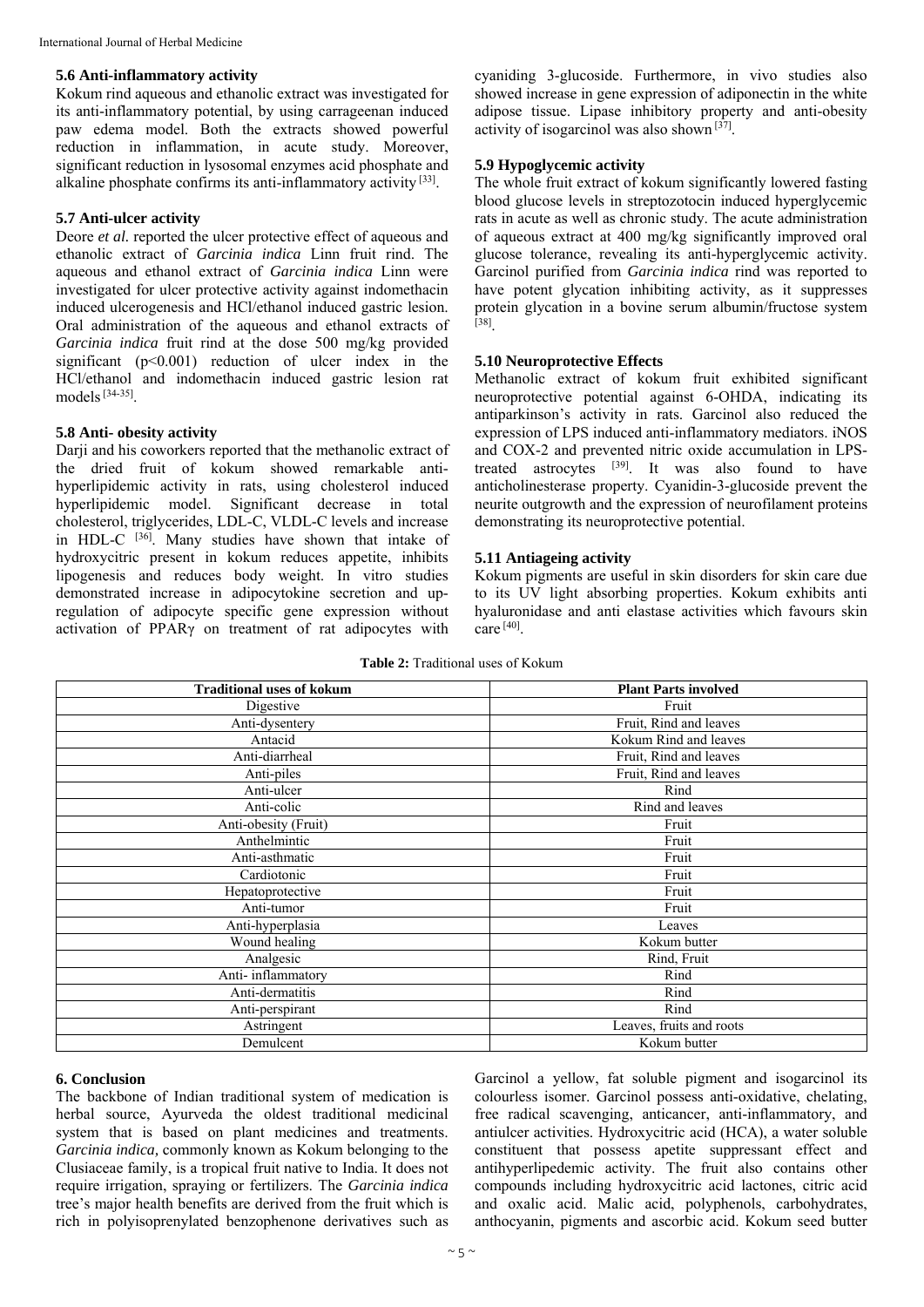has nongreasy moisterising properties that are being usedin many cosmetics, creams, conditioners, and soaps. Kokum tel is used as foot massage. It is an Indian spice used in many parts of the country for making several vegetarian and nonvegetarian 'curry' preparations like chutneys, pickles and the popular 'solkadhi'. The fruits are steeped in sugar syrup to make 'Amrutkokum', a healthy soft drink to relieve sunstroke, which is popular during summer. Kokum is loaded with B complex, vitamins and minerals which help to control heart rate and blood pressure. This is versatile golden fruit has long been used to combat digestive problems such as indigestion, flatulence, acidity and constipation. The detailed plant information and its uses could help to lead the discovery of various new plant based drugs and treatment of various disorders and diseases.

#### **7. References**

- 1. Padhye S, Ahmad A, Oswal N, Sarkar FH. Emerging role of Garcinol, the antioxidant chalcone from *Garcinia indica* Choisy and its synthetic analogs. Journal of Hematology and Oncology. 2009; 2(38):1-13.
- 2. Sang S, Liao CH, Pan MH, Rosen RT, Lin-Shiau SY, Lin JK *et al*. Chemical studies on antioxidant mechanism of garcinol: analysis of radical reaction products of garcinol with peroxyl radicals and their antitumor activities, Tetrahedron 2002; 58:10095-10102.
- 3. Manikanta P. Methods for Isolation of Bioactive Constituents from *Garcinia indica* Choisy and Its Medicinal Importance: A Review International Journal of Universal Pharmacy and Bio Sciences. 2004; 3(1):206- 215.
- 4. Parle M, Dhamija I. Golden benefits of drinking Kokamcola., International Research Journal of Pharmacy. 2013;  $4(5):5-9.$
- 5. Patil BP, Kokum, Brochure, Western Ghats Kokum Foundation, Goa, 2005.
- 6. Jayaprakasha GK, Sakariah KK. Determination of organic acids in leaves and rinds of *Garcinia indica*, J Pharm Biomed Analysis. 2012; 28:379-84.
- 7. Krishnamurthy N, Lewis YS, Ravindranath B. Chemical constituents of Kokam fruit rind, J Food Sci and Technol. 1982; 19(3):97-100.
- 8. Sakariah KK, Jena BS, Jayaprakasha GK, Singh RP. Chemistry and biochemistry of (-)-Hydroxycitric acid from Garcinia. J Agri. Food. Chem. 2002; 50:10-22.
- 9. Nayak CA, Rastogi NK, Raghavarao KS. Bioactive constituents present in *Garcinia indica* Choisy and its potential food applications: A review, Int. J of Fd. Properties. 2010; 13(3):441-453.
- 10. Saadat N, Gupta SV. Potential Role of Garcinol as an Anticancer Agent Journal of Oncology. 2012, 1-8.
- 11. Yamaguchi F, Ariga T, Yoshimura Y, Nakazawa H. Antioxidative and anti-glycation activity of garcinol from *Garcinia indica* fruit rind, J of Agric. and Fd. Chem. 2000; 48:180-185.
- 12. Bakana P, Claeys M, Totte J, Pieters LA, Van HL, Tamba V *et al*. Structure and chemotherapeutical activity of a polyisoprenylated benzophenone from the stem bark of Garcinia huillensis, J of Ethnopharmacol. 1987; 21:75-84.
- 13. Yoshida k, Tanaka T, Hirose Y, Yamaguchi F, Kohno H, Toida M *et al*. Dietary garcinol inhibits 4-nitroquinoline 1-oxide-induced tongue carcinogenesis in rats, Cancer Lett, 2005; 221:29-39.
- 14. Lewis YS, Neelakantan: (-)-Hydroxycitric acid-the principal acid in the fruits of Garcinia cambogia (Desr.),

Phytochemistry 1965; 4:619-625.

- 15. Jena BS, Jayaprakasha GK, Singh RP, Sakariah KK. Chemistry and biochemistry of (-) - hydroxycitric acid from Garcinia, J Agric. Fd. Chem. 2002; 50:10-22.
- 16. Nayak CA, Srinivas P, Rastogi NK. Characterisation of anthocyanins from *Garcinia indica* Choisy, Fd. Chem 2010; 118(3):719-724.
- 17. Nayak CA, Rastogi NK, Raghavarao KS. Bioactive constituents present in *Garcinia indica* Choisy and its potential food applications: A review, Intl. J of Fd. Properties 2010; 13(3):441-453.
- 18. Delgado-Vargas F, Jiménez AR, Paredes-López O. Natural Pigments: Carotenoids, anthocyanins, and betalains-Characteristics, biosynthesis, processing, and stability Critical Reviews in Fd. Sci. and Nutr 2000; 40(3):173-289.
- 19. Bridle P, Timberlake CF. Anthocyanins as natural food colours-selected aspects, Fd. Chem 1997; 58(1-2):103- 109.
- 20. Wang H, Cao G, Prior RL. Oxygen radical absorbing capacity of anthocyanins, J of Agric. and Fd. Chem. 1997; 45:304-309.
- 21. Ramachandran HD. Plant Profile, Phytochemistry and Pharmacology of *Garcinia indica*: A Review Int. J Pharm. Sci. 2014; 27(2):376-381
- 22. Deore AB, Sapakal VD, Dashputre NL, Naikwade NS. Antioxidant and Hepatoprotective Activity of *Garcinia indica* Linn Fruit Rind Pharmacie Globale 2011; 6(08).
- 23. Gogoi B J, Tsering J, Tag H, Veer V. Antioxidant Potential of Garcinia Species from Sonitpur District, Assam, North East India. Int J Pharm Sci Res. 2012; 3(9):3472-3475.
- 24. Selvi AT, Joseph GS, Jayaprakash JK. Inhibition of growth and aflatoxin production in Aspergillus flavus by *Garcinia indica* extract and in its antioxidant activity. Food microbial 2003; 20(4):455-460
- 25. Tushrendra Singh, Kasture SB, Mohanty PK. In Vitro antioxidative activity of phenolic and flavonoid compounds extracted from fruit of *Garcinia indica*, International Journal of Pharmmacy and life sciences. 2011; 2(3):613-616.
- 26. Mishra A, Bapat MM, Tilak JC, Thomas PA. Devasagayam: Antioxidant activity of *Garcinia indica* (kokam) and its syrup, Current Science 2006; 91(1):90-92.
- 27. Rajesh Kumar K, Bharathi KN, Jayaveera SMB, Asdaq: In vitro antioxidant properties of *Garcinia indica* linn alcoholic fruit extracts, journal of pharmaceutical and scientific innovation. 2011; 1(6)234-237.
- 28. Ahmad A, Wang Z, Ali R, Maitah MY, Kong D, Banerjee S. Apoptosis- inducing effect of garcinol is mediated by NF-kappaB signaling in breast cancer cells, J Cell Biochem. 2010; 109(6):1134-41.
- 29. Elisia I, Kitts DD. Anthocyanins inhibit peroxyl radicalinduced apoptosis in Caco-2 cells, Mol Cell Biochem 2008; 1(2):139-145.
- 30. Xu JW, Ikeda K, Yamori Y. Upregulation of endothelial nitric Synthase by cyanidin-3-glucoside, a typical anthocyanin pigment, Hypertension 2014; 44(2):217-22.
- 31. Varalakshmi KN, Sangeetha CG, Shabeena AN, Sunitha SR, Vapika J. Antimicrobial and Cytotoxic Effects of *Garcinia indica* Fruit Rind Extract. American- Eurasian J. Agric. & Environ. Sci. 2010; 7(6):652-656.
- 32. Chatterjee A, Bagchi D, Yasmin T, Stohs SJ. Antimicrobial effects of antioxidants with and without clarithromycin on helicobactor pylori. Mol Cell Biochem